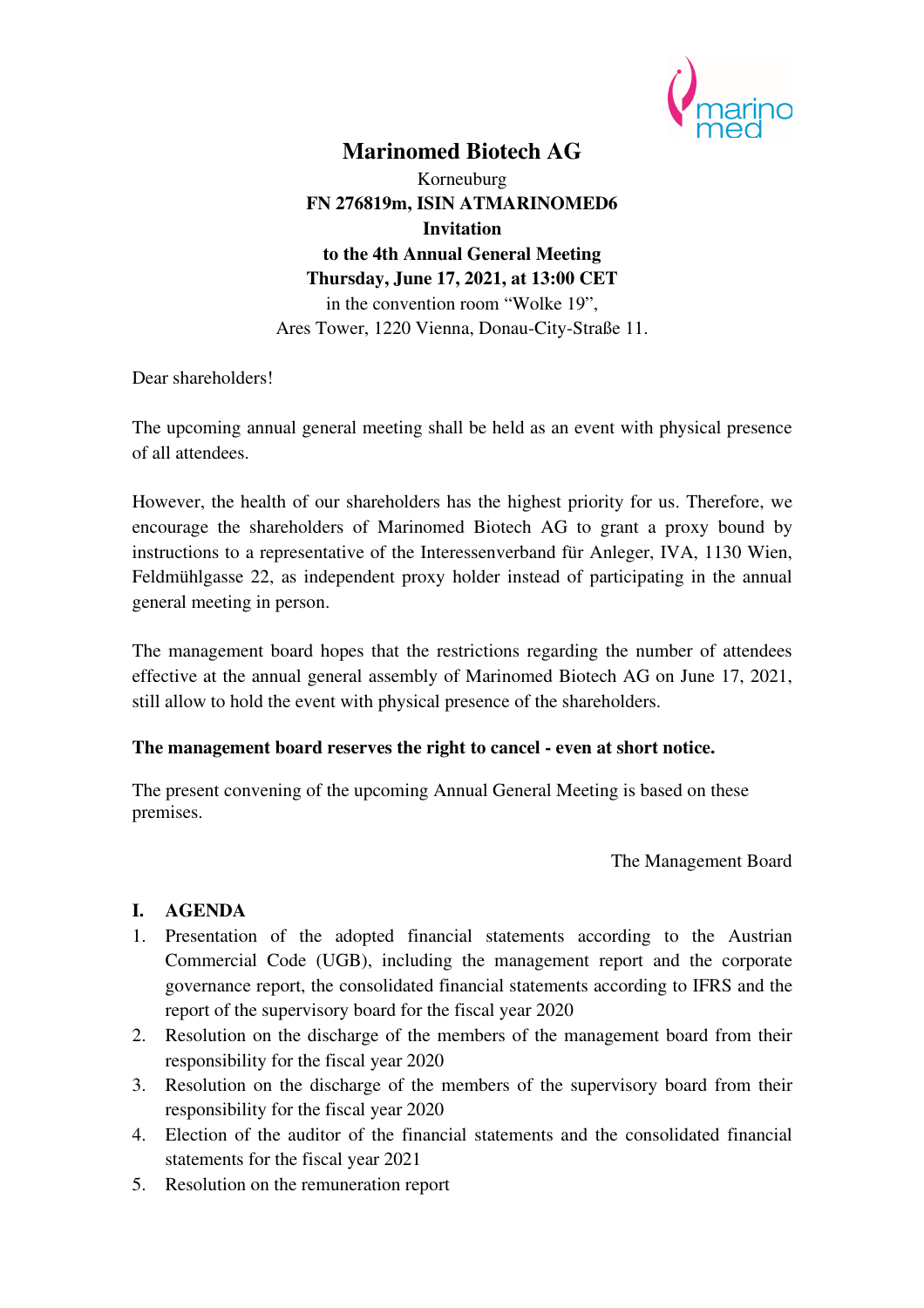- 6. Resolution on the authorization of the management board to issue financial instruments within the meaning of §174 Austrian Stock Corporation Act (AktG), in particular convertible bonds, profit participating bonds or participation rights that may comprise the purchase of and/or the exchange into shares of the company, including the authorization to exclude the statutory subscription rights to these financial instruments with the approval of the supervisory board.
- 7. Resolution on (a) the cancellation of the Conditional Capital 2018 and (b) the conditional increase of the share capital of the company according to §159 para 2 sentence 1 Austrian Stock Corporation Act (AktG) for issuance to creditors of financial instruments ("Conditional Capital 2021") as well as the corresponding amendment of the articles of associations in §5 (share capital) para 5 and para 9.

# **II. ANNUAL GENERAL MEETING DOCUMENTS; PROVIDING INFORMATION ON THE WEBSITE**

In particular, the following documents will be available at the Company's website www.marinomed.com, which has been entered in the commercial register, no later than **May 27, 2021**:

- Financial Report 2020, in particular including financial statements according to the Austrian Commercial Code (UGB) and management report,
- Annual Report 2020, in particular including
	- o Corporate governance report,
	- o Consolidated financial statements according to IFRS,
	- o Report of the supervisory board,
- Resolution proposals on agenda items 2 to 7,
- Remuneration report,
- Report of the management board according to § 174 para 4 in connection with § 153 para 4 Austrian Stock Corporation Act (AktG) on the exclusion of the statutory subscription rights when issuing financial instruments (agenda item 6 and 7),
- Forms for proxies,
- Forms for proxies to IVA
- Form for revocation of a proxy,
- Complete text of this invitation.

# **III. QUALIFYING DATE AND PREREQUISITES FOR ATTENDING THE ANNUAL GENERAL MEETING**

The shareholders' rights to attend the Annual General Meeting and to exercise the voting right and the other shareholder rights to be asserted in the course of the Annual General Meeting are governed by their shareholdings as of the end of **June 7, 2021** (Qualifying Date).

The Annual General Meeting may only be attended by persons who are shareholders at such Qualifying Date and who provide evidence thereof to the Company.

A certificate of deposit pursuant to article 10a of the Austrian Stock Corporation Act (AktG) must be submitted to provide evidence of the shareholder's shareholding as at the Qualifying Date, which is to be delivered to the Company no later than **June 14, 2021**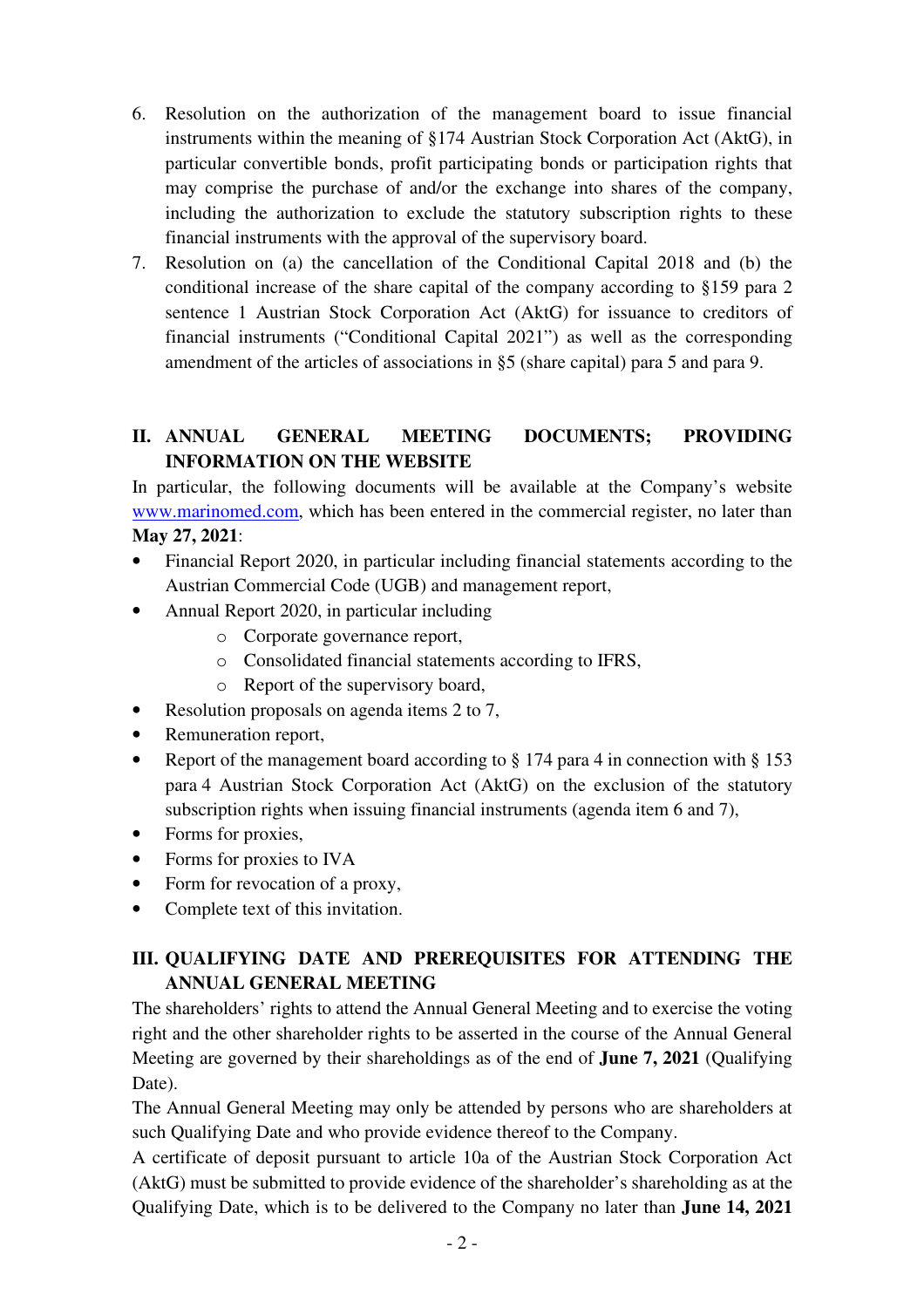(24:00 CET, Vienna time) exclusively via one of the communication channels and addresses indicated below:

|                                                               | for submission of the certificate of deposit in text form as specified to be sufficient |  |
|---------------------------------------------------------------|-----------------------------------------------------------------------------------------|--|
| pursuant to article 17 para. 2 of the Articles of Association |                                                                                         |  |
| By telefax:                                                   | $+43(0)18900500 - 79$                                                                   |  |
| By e-mail:                                                    | anmeldung.marinomed@hauptversammlung.at                                                 |  |
|                                                               | (please attach certificate of deposit as pdf file)                                      |  |
| for submission of the certificate of deposit in written form  |                                                                                         |  |
| By post or                                                    | Marinomed Biotech AG                                                                    |  |
| courier:                                                      | c/o HV-Veranstaltungsservice GmbH                                                       |  |
|                                                               | 8242 St. Lorenzen am Wechsel, Köppel 60                                                 |  |
| By SWIFT:                                                     | <b>GIBAATWGGMS</b>                                                                      |  |
|                                                               | (message type MT598 or MT599, ISIN ATMARINOMED6 to be                                   |  |
|                                                               | stated in the text)                                                                     |  |

Shareholders are requested to contact their custodian banks and instruct them to issue and transfer the certificate of deposit.

## **Certificate of deposit pursuant to article 10a of the Austrian Stock Corporation Act (AktG)**

The certificate of deposit is to be issued by the relevant custodian bank with its headquarters in a member state of the European Economic Area or in a full member state of the OECD and must include the following information:

- Information on the issuer: name/corporate name and address or any code that is customarily used among credit institutions (BIC),
- Information on the shareholder: name/corporate name, address, date of birth for natural persons, and, if applicable, register and register number for legal entities,
- Information on the shares: number of the shares held by the shareholder, ISIN ATMARINOMED6,
- Deposit number and/or other designation,
- Date to which the certificate of deposit refers.

The certificate of deposit as evidence of the shareholding entitling the shareholder to attend the Annual General Meeting must refer to the above mentioned Qualifying Date **June 7, 2021** (24:00 CET, Vienna time).

The certificate of deposit will be accepted in German or English language.

# **IV. RIGHT TO APPOINT AN AUTHORISED REPRESENTATIVE AND PROCEDURE TO BE FOLLOWED**

Each shareholder who is entitled to attend the Annual General Meeting and has submitted proof thereof to the Company pursuant to the specifications in section III of this invitation is entitled to appoint a representative who will take part in the meeting on such shareholder's behalf and who will have the same rights as the shareholder whom he/she is representing. Proxy must be given to a specific person (natural person or legal entity)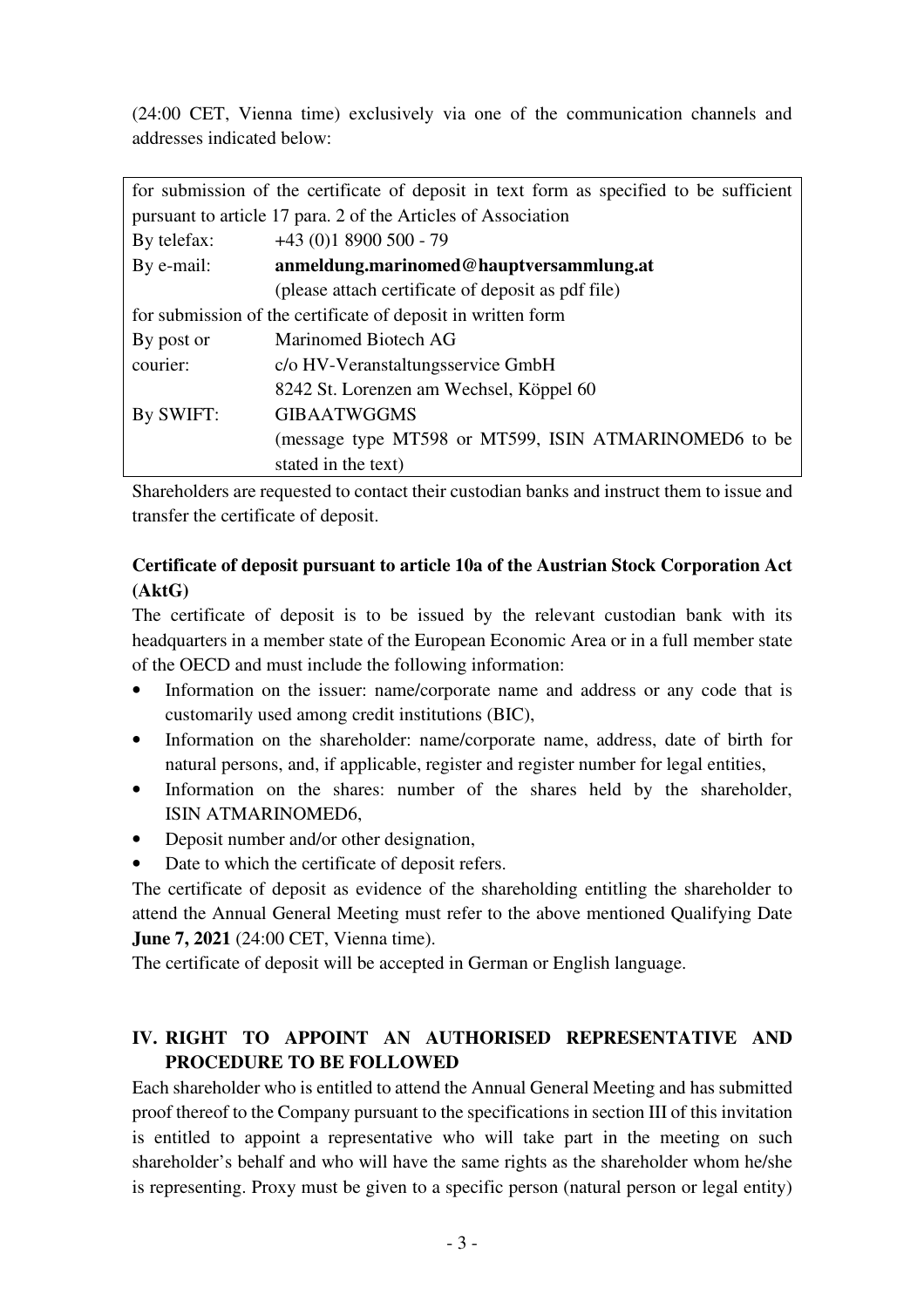in text form (article 13 para. 2 of the Austrian Stock Corporation Act (AktG)). It is allowed to authorise several persons. For the delivery of proxies, the following communication channels and addresses are available:

| By post or  | Marinomed Biotech AG                    |
|-------------|-----------------------------------------|
| courier:    | c/o HV-Veranstaltungsservice GmbH       |
|             | 8242 St. Lorenzen am Wechsel, Köppel 60 |
| By telefax: | $+43(0)18900500 - 79$                   |
| By e-mail:  | anmeldung.marinomed@hauptversammlung.at |
|             | (please attach proxies as pdf file)     |

If a proxy is not personally delivered on the date of the Annual General Meeting at the entry/exit checkpoint, it must be delivered to one of the addresses indicated above no later than **June 15, 2021, 16:00 CET**, Vienna time.

A proxy form and a form for revoking the proxy may be downloaded from the Company's website at www.marinomed.com. The use of one of the forms is not mandatory within the meaning of Section 114 (3) Austrian Stock Corporation Act (AktG).

The procedures to grant a proxy also apply to revoking a proxy *mutatis mutandis*.

### **Independent proxy**

As a special service a representative of the Interessenverband für Anleger, IVA, 1130 Vienna, Feldmühlgasse 22 is available to shareholders as an independent proxy bound by the shareholders' instructions for exercising their voting rights at the Annual General Meeting. A special proxy form may be downloaded from the Company's website at www.marinomed.com. Shareholders may also directly contact Mag. Florian Prischl as representative of the IVA at telephone +43 (01) 9971025, or e-mail **florian.prischl@svlaw.at**.

- **V. INFORMATION ON SHAREHOLDERS' RIGHTS PURSUANT TO ARTICLES 109, 110, 118 AND 119 OF THE AUSTRIAN STOCK CORPORATION ACT (AktG)**
- **1. Additions to the agenda made by shareholders pursuant to article 109 of the Austrian Stock Corporation Act (AktG)**

Shareholders who severally or jointly hold at least 5 per cent of the share capital and who have been the holders of these shares for at least three months prior to making such request are entitled to submit a written request that **additional items be put on the agenda** of this Annual General Meeting and be published provided that such written request is delivered to the Company by post or by courier no later than **May 27, 2021** (24:00 CET, Vienna time) exclusively at the address **Marinomed Biotech AG, attn. Pascal Schmidt, 2100 Korneuburg, Hovengasse 25**. Shareholders must also indicate resolution proposals regarding each item on the agenda so requested, including a statement of grounds. A certificate of deposit pursuant to article 10a of the Austrian Stock Corporation Act (AktG) stating that the shareholders making such requests have held their shares for at least three months prior to making such requests must be submitted to evidence shareholder status;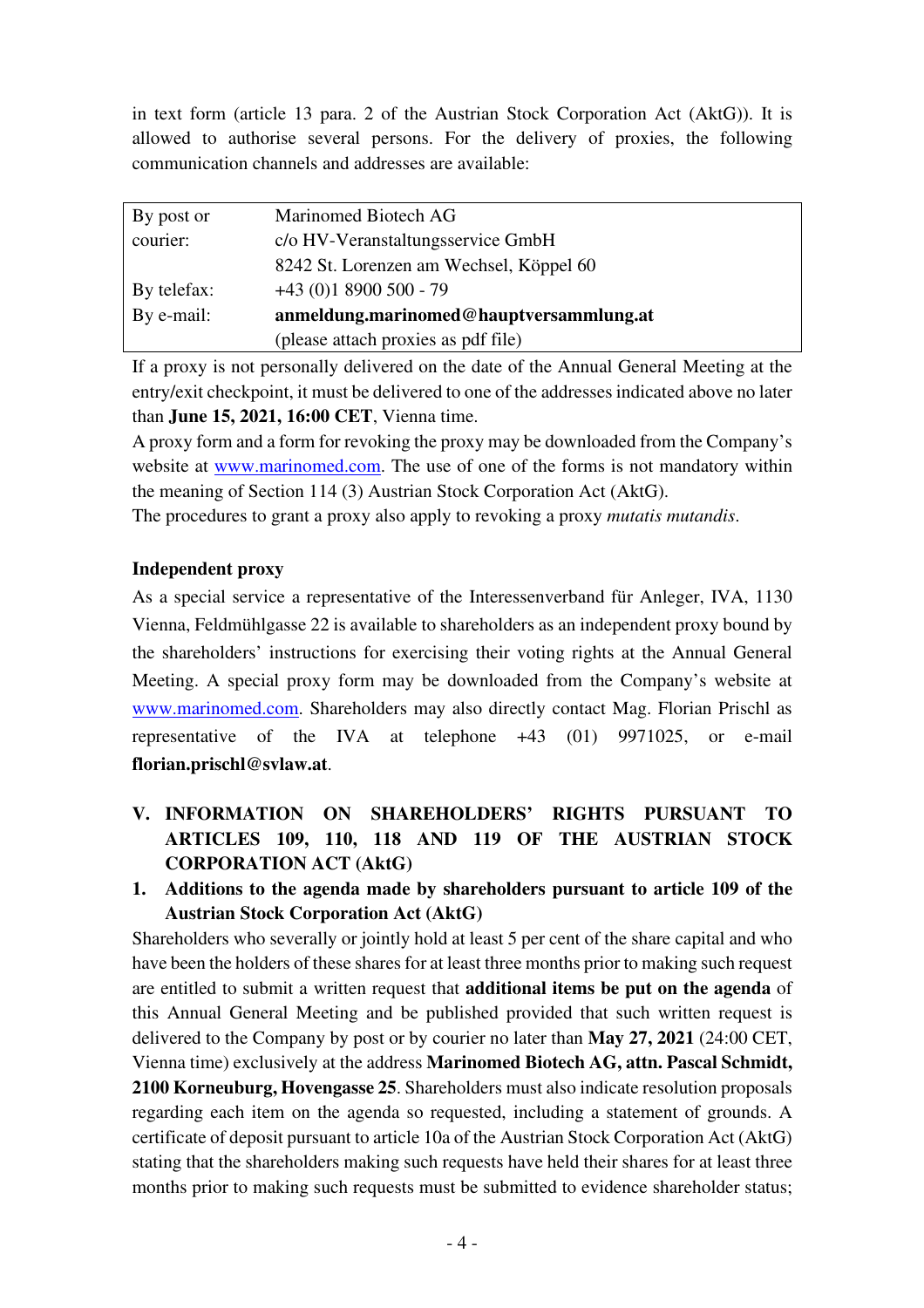this certificate may not be older than seven days at the time of submission to the Company. Several deposit confirmations for shares, which together only convey the stake of 5%, must refer to the same point in time (day, time). As regards the other requirements of the certificate of deposit, please refer to the information on the right to attend the Annual General Meeting (section III).

### **2. Resolution proposals by shareholders on items of the agenda pursuant to article 110 of the Austrian Stock Corporation Act (AktG)**

Shareholders holding severally or jointly at least 1 per cent of the share capital are entitled to submit **resolution proposals** on any item of the agenda, including a statement of grounds, in text form within the meaning of § 13 para 2 Austrian Stock Corporation Act (AktG) and to demand that such proposals, including the names of the respective shareholders, the grounds therefor and any statements made by the management board or the supervisory board be made available on the Company's website that has been entered in the commercial register. Such request must be delivered to the Company in text form no later than **June 8, 2021** (24:00 CET, Vienna time) either by telefax to **+43 (0) 2262 90300 500** or at the address **Marinomed Biotech AG, attn. Pascal Schmidt, 2100 Korneuburg, Hovengasse 25, or by e-mail to ir@marinomed.com**; such request to be attached to the e-mail in text form within the meaning of § 13 para 2 Austrian Stock Corporation Act (AktG), e.g. as a pdf file.

# **3. Shareholders' right to be informed pursuant to article 118 of the Austrian Stock Corporation Act (AktG)**

At the Annual General Meeting, each shareholder has the right to be informed about any matters pertaining to the Company if so requested, provided that such information is necessary for formulating a proper assessment regarding a particular agenda item. The right to be informed also extends to the Company's legal relationships with any associated company as well as to the position of the Group and of any companies included in the consolidated financial statements. The Company may refuse to supply such information if, according to sound business judgement, it could result in considerable disadvantage for the Company or one of its associated companies or if providing such information would constitute a criminal offence.

# **4. Requests filed at the Annual General Meeting pursuant to article 119 of the Austrian Stock Corporation Act (AktG)**

Irrespective of their shareholdings in the Company, every shareholder has the right to make requests regarding each item on the agenda at the Annual General Meeting.

### **5. Information on the Company's website**

Additional information on shareholders' rights pursuant to articles 109, 110, 118 and 119 of the Austrian Stock Corporation Act (AktG) as well as information on data protection is available as of now at the Company's website www.marinomed.com under menu items "investors", "general meeting" and "data protection".